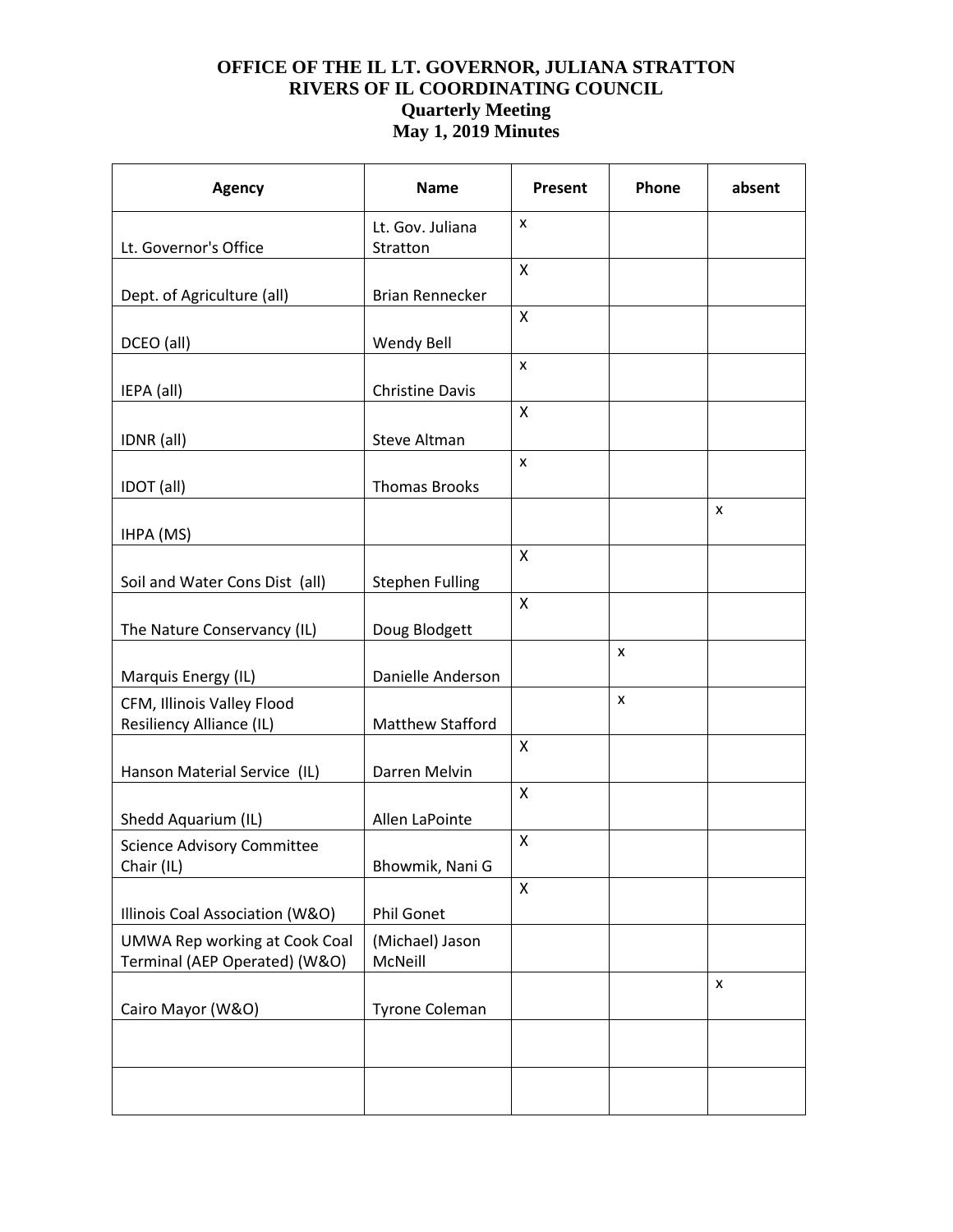| <b>Agency</b>                                               | <b>Name</b>            | Present            | Phone | absent         |
|-------------------------------------------------------------|------------------------|--------------------|-------|----------------|
|                                                             | Dr. Gordon C.          |                    |       | $\pmb{\times}$ |
| Eastern Illinois University (W&O)                           | Tucker                 |                    |       |                |
| Illinois Environmental Council<br>(MS)                      | Lindsay Keeney         | X                  |       |                |
| <b>President Great Rivers and</b>                           |                        |                    |       | X              |
| Routes Tourism Bureau (MS)                                  | <b>Brett Stawar</b>    |                    |       | X              |
| Great River Road (MS)                                       | <b>Reed Wilson</b>     |                    |       |                |
|                                                             |                        |                    | X     |                |
| Illinois Farm Bureau (MS)                                   | Wendell Shauman        |                    |       |                |
| Illinois Farm Bureau (MS)                                   | Lauren Lurkins         | X                  |       |                |
| Illinois Farm Bureau (MS)                                   | Lyndset Ramsey         |                    |       | X              |
|                                                             |                        | X                  |       |                |
| ARTCO - ADM (MS)                                            | <b>Brent Nissen</b>    |                    |       |                |
| National Great Rivers Research<br>and Education Center (MS) | <b>Ted Kratschmer</b>  | X                  |       |                |
|                                                             | <b>Guest</b>           |                    |       |                |
|                                                             |                        | X                  |       |                |
| Sierra Club                                                 | Jack Darin             |                    |       |                |
| <b>Waterways Council</b>                                    | Paul Rohde             |                    |       | x              |
|                                                             | <b>Staff</b>           |                    |       |                |
|                                                             |                        | X                  |       |                |
|                                                             | <b>Charles Watkins</b> |                    |       |                |
|                                                             | Dartesia Pitts         | X                  |       |                |
|                                                             |                        | $\pmb{\mathsf{X}}$ |       |                |
|                                                             | Janelle Gurnsey        |                    |       |                |

# **18 members present. Quorum determined.**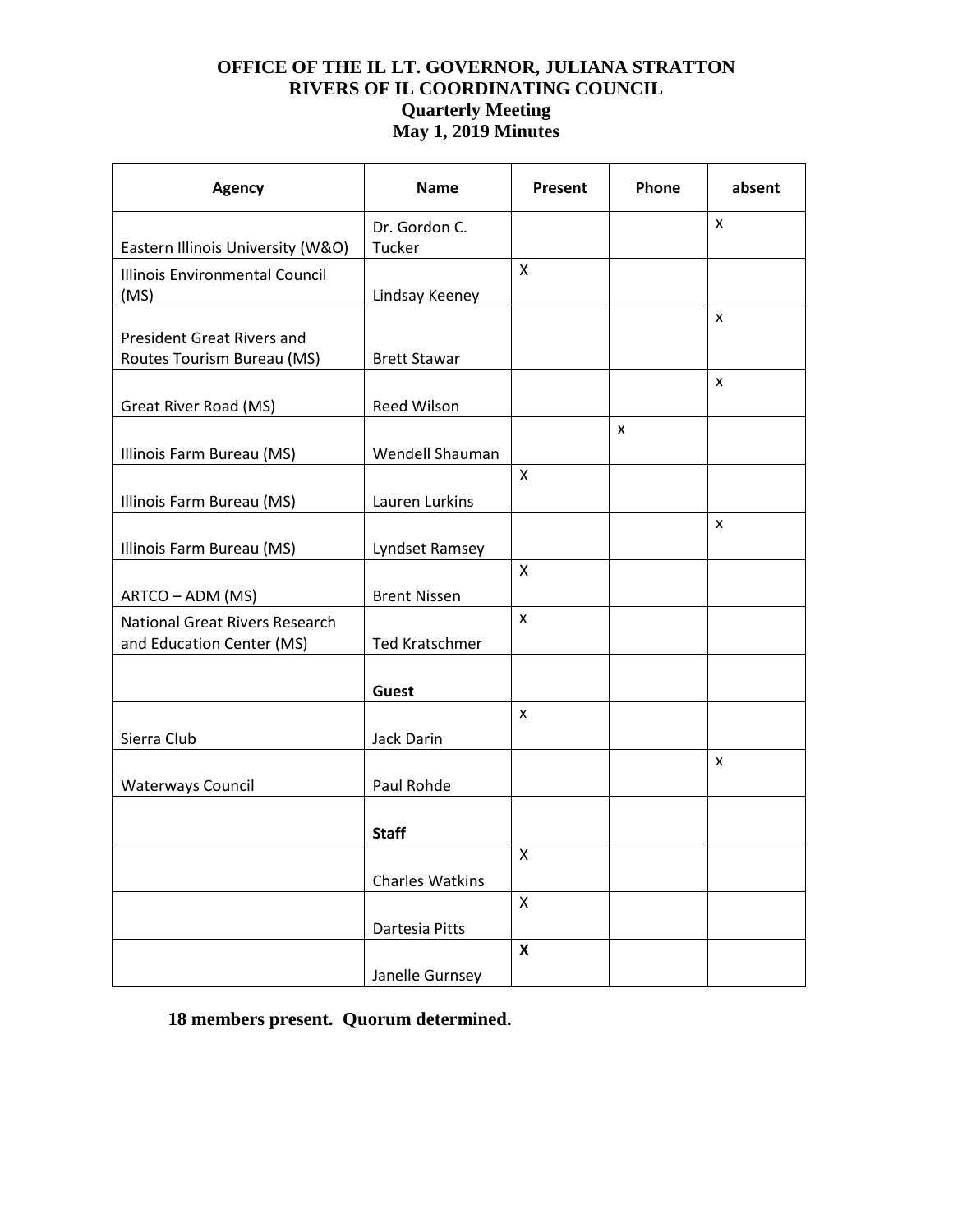#### **1. Approval of Meeting Minutes from December 5, 2018.**

Lt. Governor Stratton announced that a copy of draft minutes from the December 18th meeting could not be located due to transition. She allowed for approval at future meeting if found.

### **2. Lt. Governor Stratton Remarks**

Lt. Governor Stratton again thanked everyone for attending today's meeting. She announced that she is honored to chair and committed to serving and leading as we move forward. She noted the importance of our waterways economically and acknowledged that we have real issues to discuss and address in this work.

She stated that her goal is to run efficient, inclusive, relevant and robust meetings. She called on the experts in the room to help shape policy to improve the sate of Illinois and noted that she is relying on the wisdom in the room amongst us to do so.

Lt. Governor Stratton mentioned that Governor Pritzker and she have productively crossed the 100-day benchmark. During the last 120 days, she has been listening and learning. As chair of the Rivers Council, she wants to play a different role empowered through the partnership with Governor Pritzker.

As a reminder, each member must complete both the ethics training and the sexual harassment training yearly. If you have any questions, please contact the Lt. Governor's general counsel, Dartesia Pitts.

The next two meetings of the Council will be held on August 21 in Chicago at the Shedd Aquarium thanks to our member Allen LaPointe. The fall meeting will take place on November 20 and she is open to other member invites to host. If you have suggestions or questions, please contact her office.

Lt. Governor Stratton introduced her staff: Charles Watkins, Chief of Staff, Janelle Gurnsey, Community Outreach Coordinator, and Dartesia Pitts, General Counsel and Legislative Liaison.

#### **3. New Business**

Lt. Governor Stratton asked everyone in the room and on the phone to quickly introduce themselves, provide their organizations, how many years they have served on the council and share their most important issue related to the waterways. She discussed the survey that her office took prior to the meeting to gauge the priorities of the council for planning the future of the council. The top 5 issues shared in the survey of the council were as follows: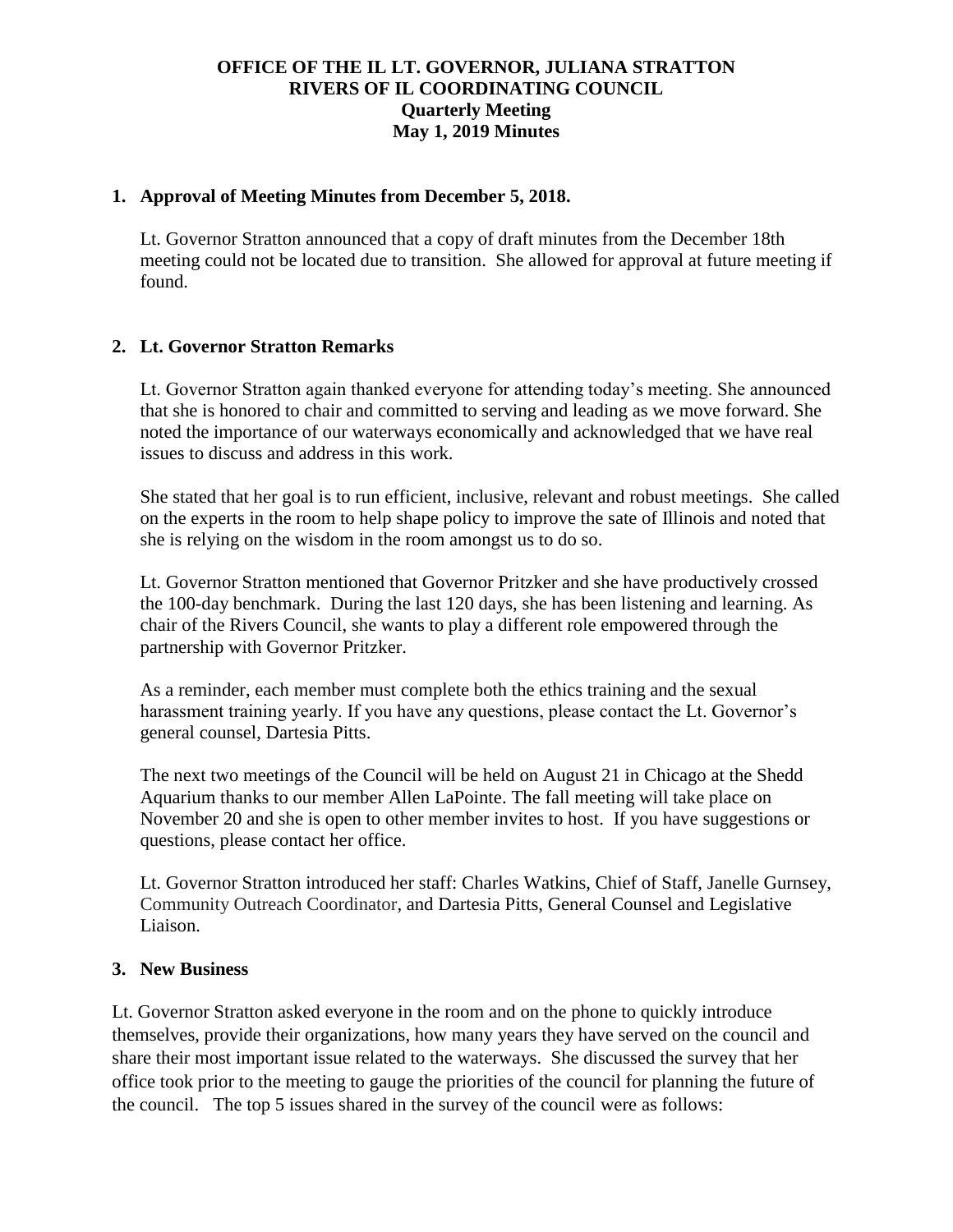- 1.) Asian Carp
- 2.) Status of Lock and Damn Infrastructure
- 3.) Flood Plain Floodway Management
- 4.) Silting
- 5.) Conservation

She stated she has been on a listening tour throughout the state learning about many issues. She wanted to take this opportunity to continue the listening session. The Lt. Governor also wanted to acknowledge the "wisdom is in the room" and how important it is to hear from everyone present. Her staff would take notes.

### **Members physically present:**

**Wendy Bell**, Asst Deputy Director of Office of Community Development at DCEO: 3 years of service on council. CDBG Funds from her office are utilized for water and sewers as well as economic development grants used for businesses along waterways. Disaster response program, critical due to waterway flooding in the event that there isn't a Presidential Declaration for disaster relief.

**Lindsey Keeney**, Environmental Council: She is a new Member this year. Silver Carp and Conservation Work are most important to her.

**Jack Darin**, Director, Sierra Club Illinois Chapter: He believes water quality problems are really infrastructure problems and addressing Infrastructure will improve water quality. He wants to prioritize communities most at risk. He discussed a bill to increase access to individuals to getting into the trades in Senate Bill 2146.

**Steve Fulling**, Soil and Water Cons. District – Southeaster: Conservation is his biggest concern. He wants to keep things where they belong, so they don't move downstream. He's been on the council for 3 Years.

**Brian Rennecker**, Acting Bureau Chief for Land and Water Resources, Department of Agriculture: He is a new member. NLRS Strategy as well as minerals and conservation are priorities of dept of Ag.

**Darren Melvin,** Manager of Marine Operations, Hanson Material Service: He indicated that what is important to his agency is the lock and dam (Brandon Road issue) as well as the Des Plains River Flooding. He has been on the council for 3 years.

**Brent Nissen**, ARTCO ADM : He is from the barge and boat division of American River Transportation Company. He is concerned with how the infrastructure is maintained for waterway commerce. He is new to the board and replaced a retiring member.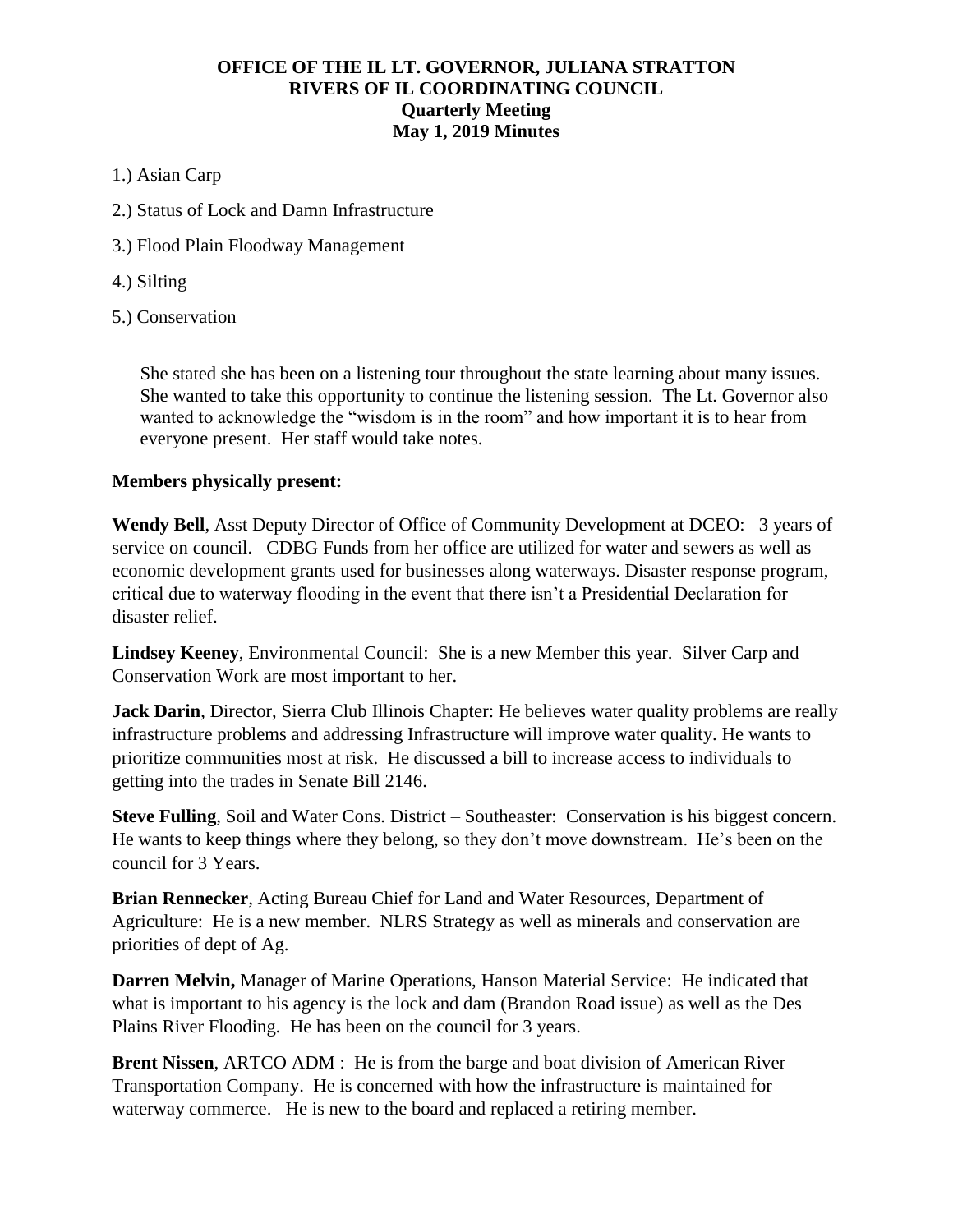**Steve Altman**, IDNR: He manages the division of resource management in his office. His most important issues are aligned to the top 3 of the survey, Asian Carp. Brandon Road and flood plain management. This is his first time on council.

**Allen LaPointe**, Vice President Environment Quality, Shed Aquarium: He served under former Lt. Governor Simon on her science advisory committee as well under former Lt. Governor Sanguinetti. He is most concerned about the Chicago River, water quality, nutrient loading, sediment loading and silting.

**Phil Gonet**, President of the Illinois Coal Association: He has 3.5 years of service. He uses waterways to get his product to end-users. There are coal fields bounded by Mississippi and Ohio and the water levels are a challenge. He is also concerned about the lock and damn issues. He appreciates the opportunity to serve.

**Doug Blodgett**, Nature Conservancy: River Conservation is important to him. He has 15 years of service on the council. He is most concerned with flood plain management. He believe it is the challenge and solution to many of the issues on the list including storing flood waters, managing sediment, and the preservation of wildlife. He indicated that waterways are under appreciated by the public and believes that there needs to be a call to improve the wisdom of the public.

**Nani G. Bhowmik**, Science Advisory Committee (SAC): He is a community member. He has a Civil Engineering Background from University of Illinois. He is concerned about the water quality, rivers for transportation, flood plain management, ecological aspect of the rivers and waterways, factor it into the management. He discussed the mission of the SAC. It is to work closely and advise the members on matters related to the scientific issues of the rivers and basins in Illinois.

**Christine Davis**, Manager of Watershed Management Division at IEPA: She has served as a substitute member of the council for 3-4 years. She agrees with all survey issues.

**Tom Brooks**, Natural Resources Unit Manager, IDOT: Department is complying with environmental rules and regulation. He has served on the council for the past 8-10 years. The issues he is most concerned with the DOT is building of the bridges over the rivers. Those are scenic byways. The DOT deals with administrative rules for scenic routes around rivers.

**Ted Kratschmer**, Manage Field Station and Special Projects, Lewis and Clark Comm College: He manages special projects for great rivers and watersheds. He is most concerned with nutrient loss reduction, sustainability (in the broad sense), the uses of the rivers and conservation.

### **Phone Members:**

**Wendell Shauman**, Illinois Farm Bureau: He has been a member since the 90s. He is a farmer. He stated that the Mississippi River is the highway to the world for those in Agriculture to get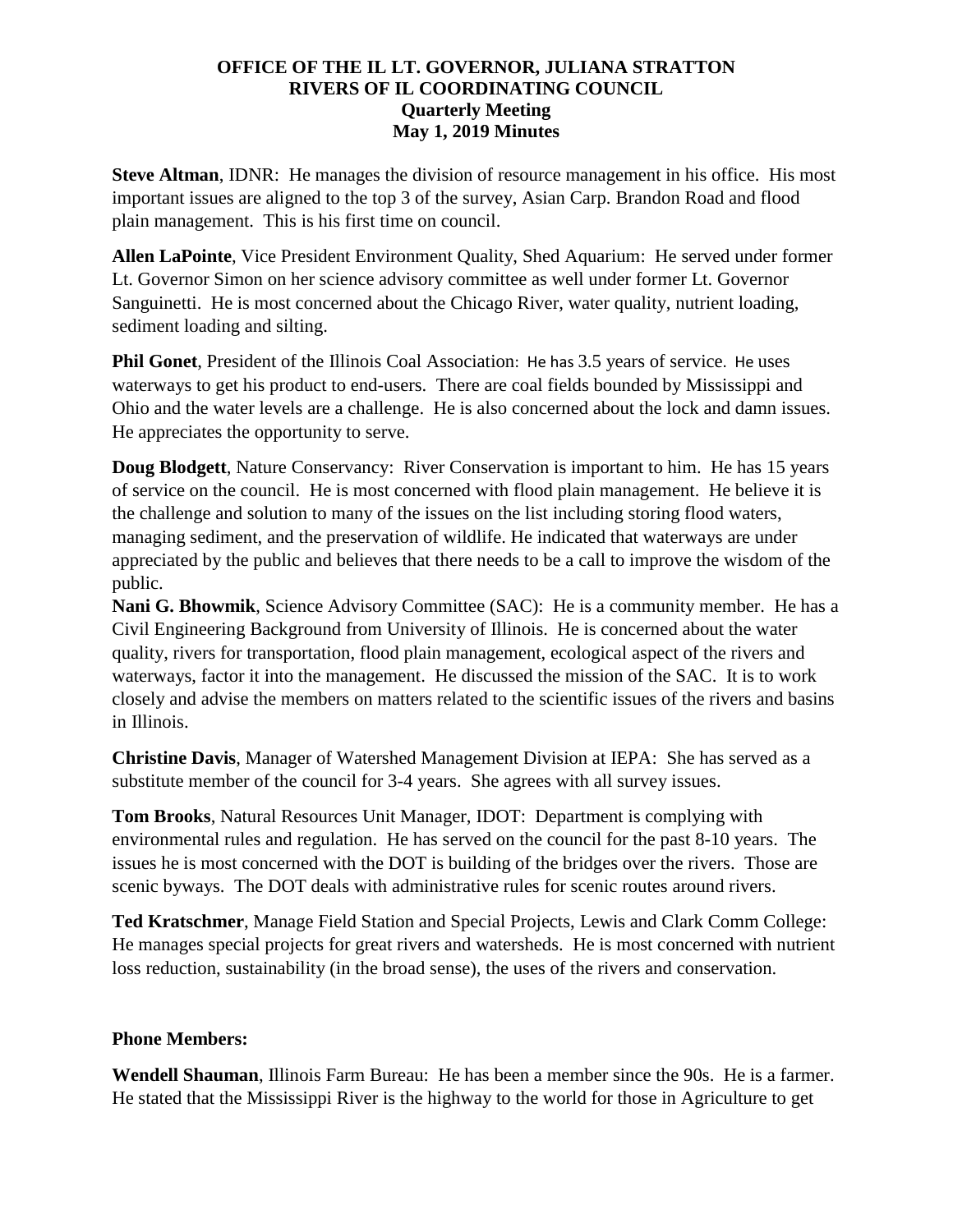production out of Illinois as exports. He is most concerned with balancing commercial with ecological concerning waterways.

**Danielle Anderson**, Marquis Energy: Her industry is biofuel and this is her first time on the council. She is most concerned about the lock and damn infrastructure.

**Matthew Stafford**, Code enforcement official, City of Ottawa: This is his first time on the council. He is most concerned with flood plain management. His city is experiencing flooding currently. He had to get off the phone to address.

New Member Joined physically at 10:30AM

**Lauren Lurkins**, Illinois Farm Bureau

Lt. Governor Stratton thanked everyone for sharing his or her thoughts.

# **4. Member Updates and Reports**

## • **Doug Blodgett - Nature Conservancy**

Provided an update on the Upper Mississippi Restoration Program 1986. It is a new round of habitat rehab projects.

This is a program partnership with both Federal and State (upper Miss. states including Wisconsin, Minnesota and Illinois)

Accomplished about 56 projects. Invested about 500 million federal dollars.

In Illinois, the program has completed 13 projects, totaling \$112 in costs. There is 155 million dollars allocated for 7 future projects.

There are 6 field stations in the upper Mississippi region  $-2$  of which are in Illinois – with over 20 million dollars in those stations funded by the Federal Government.

New generation of projects - call to get our foot in the door to capture those dollars (conference in IOWA

Invited the Illinois Rivers Council for a field trip and meeting of a world class wetland. We will coordinate with the Lt. Governor's office.

• **Darren Melvin,** Manager of Marine Operations, Hanson Material Service: Provided an update on River carriers; future meeting topic.